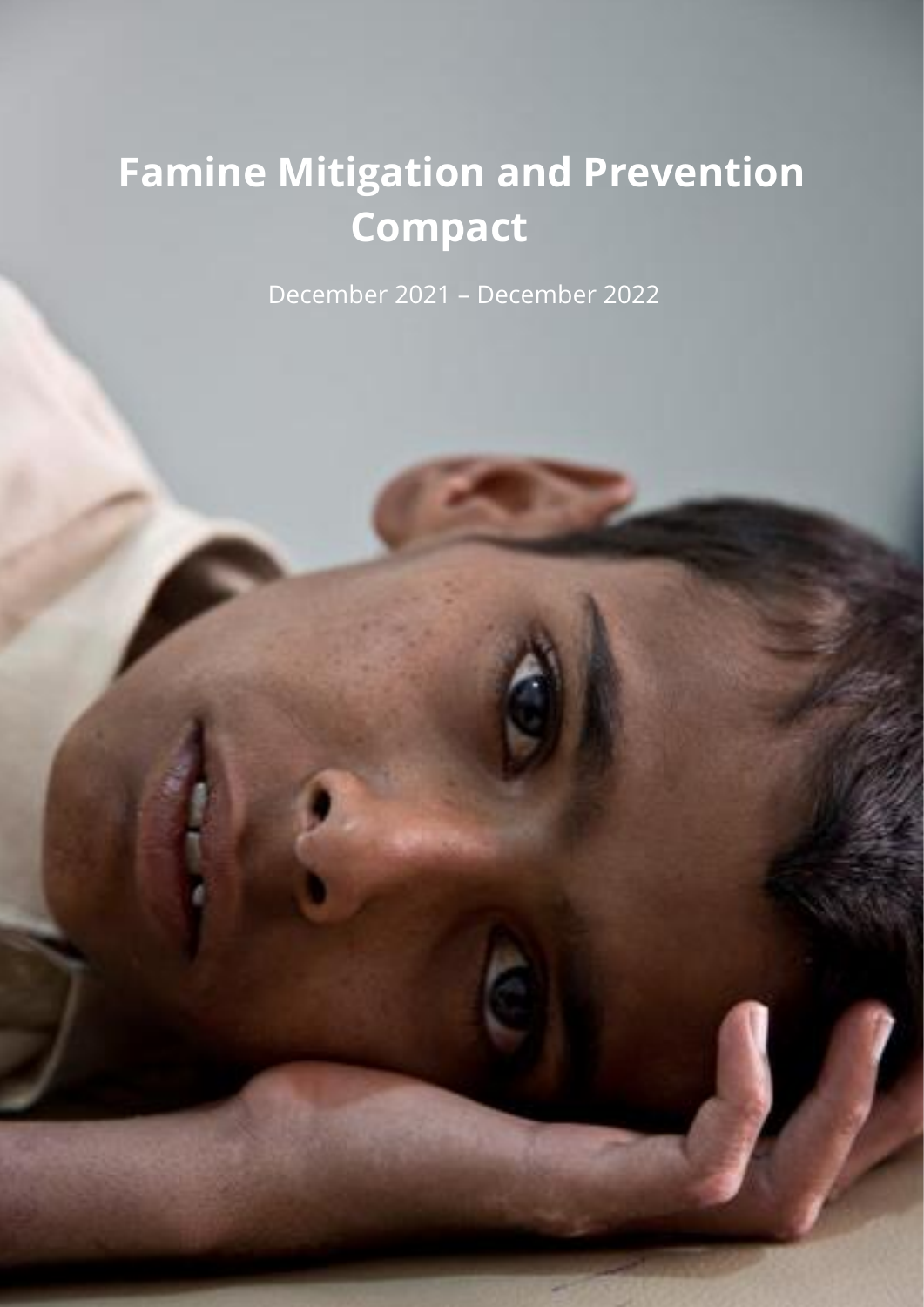#### **Background**

Deeply concerned over the setbacks in the global fight against hunger, that the world is not on track to reach SDG 2 (Zero Hunger) and as the risk of multiple famines loom, we, the world's leading humanitarian and development agencies on the frontlines responding to the global hunger and nutrition crisis, convening in Rome on 9-11 November 2021, commit to spearhead collective advocacy efforts to tackle the global hunger and nutrition crisis by endorsing this Famine Mitigation and Prevention Compact.

**This Compact reflects a shared vision and joint commitment to scale up collective advocacy action** over the next twelve months **to prevent and mitigate famine and starvation**. It commits us to raise alarm bells and share emerging stories from the ground, in every possible place, to ensure the tragedy unfolding gets the ATTENTION and ACTION it deserves. WE MUST REACH ALL THOSE WHO NEED US NOW.

#### **Our Shared Understanding**

Recognising that access to sufficient, healthy, and nutritious food is a human right and that famine and malnutrition takes a profound toll on individuals, communities, and nations; from lost lives, reduced productivity and lost or diminished human capital of communities and nations. Women and girls bear the greatest burden of hunger crises and face increased risk of violence and exploitation. Girls and boys under five years and pregnant and lactating women, including adolescent girls, have specific nutritional requirements, which mean these groups are particularly vulnerable to long-term and intergenerational impacts on health, development and well-being during food crises. **Standing by while hunger and famine devastate the lives of millions of people around the world is inhumane, irresponsible and constitutes a failure to fully meet the humanitarian imperative.** 

We are seeing the devastating impact that the **four "Cs" - Conflict, Climate, COVID-19 and rising costs of food** – are having on the most at-risk people, pushing millions to the brink of starvation. Conflict remains the main driver of this severe hunger crisis, causing high levels of forced displacement, destruction of livelihoods and increased protection risks. However, we are now witnessing how climate is not only compounding the impacts of conflict but also emerging as a direct driver of famine-like conditions in some parts of the world. Combined with the effects of macroeconomic crises- such as that precipitated by the COVID-19 pandemic, rising costs of food and transportation and disruptions to essential services, such as malnutrition treatment and other health services- we face growing challenges to our collective goal of preventing famine.

We recognize that the four "Cs" have hit communities extremely hard in the areas where WFP and its NGO partners are operating. This presents us with both a moral obligation and humanitarian imperative to scale up our collective advocacy efforts to prevent and mitigate their impact on communities' food security and nutrition needs.

Currently, up to 283 million people are acutely food insecure or at high risk in 80 countries around the world. Of greatest concern are the **45 million people** who are teetering on the very edge of famine (IPC 4/Emergency) **in 43 countries,** with significant risks that the slightest shock could push them into IPC 5. In the face of skyrocketing needs, we must do everything we can to avert a massive loss of life and lay the groundwork for ending hunger crises once and for all.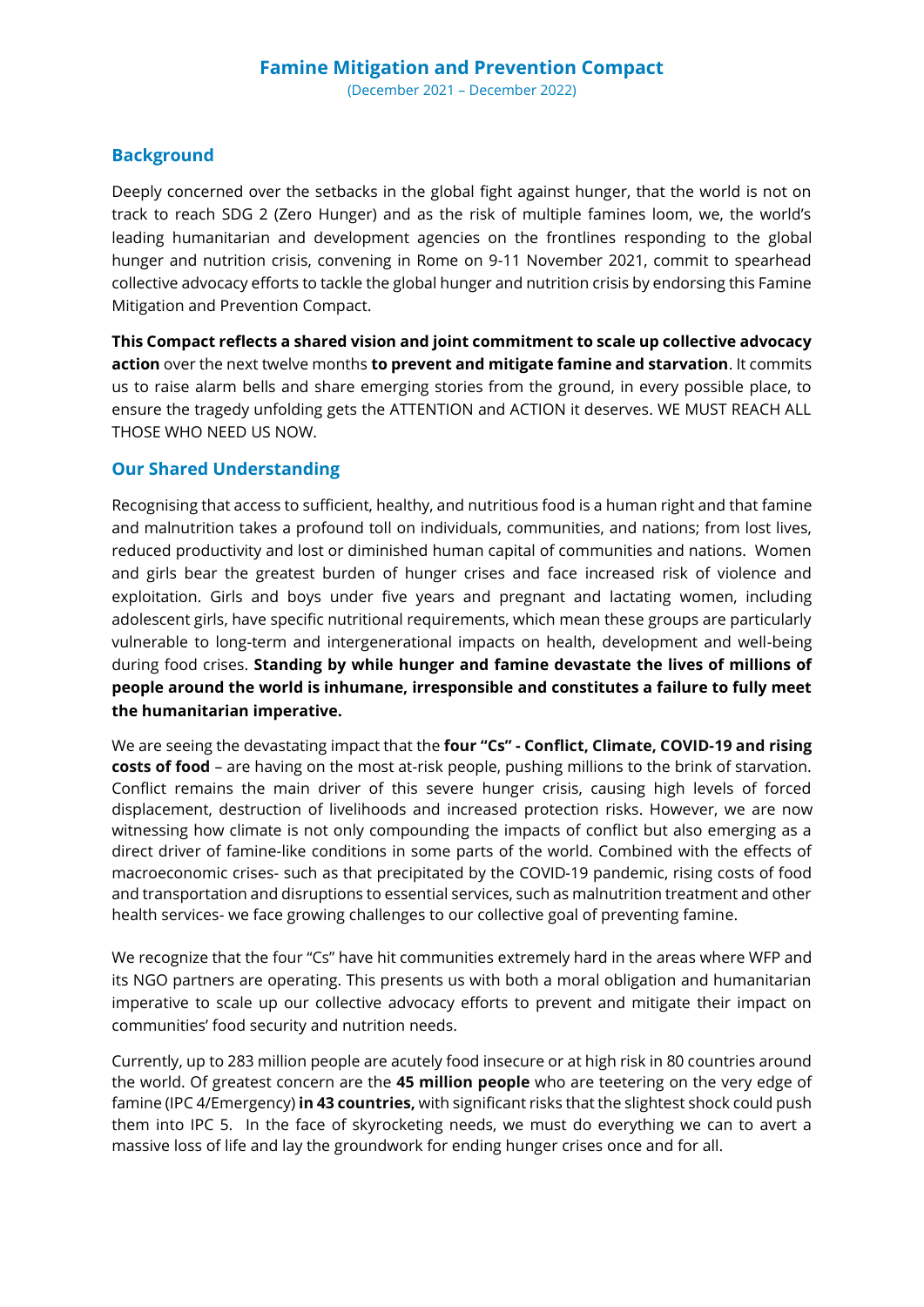#### **Lack of political will and funding shortfalls are resulting in the loss of lives, without urgent action this will only get worse.**

We are deeply concerned that a lack of political will and funding shortfalls are holding us back from addressing catastrophic levels of hunger in Yemen, South Sudan, Afghanistan, and Madagascar.

Often, countries experiencing pockets of famine have been locked into a protracted food crisis for years, which highlights the structural and systemic nature of the problem. As such, a solely reactive approach to preventing and mitigating famine is not sustainable in the long run. We urgently need new ways to address famine, ones that tackle the root causes of hunger crises and increasing action on prevention, preparedness and building resilience to shocks and stressors. This, in turn, requires strengthening food security governance processes, increased accountability, political solutions, and the combined efforts of a wide range of stakeholders across the triple nexus.

We cannot wait for people to reach IPC 5, or for famine to be declared, for us to act. WE MUST SCALE UP OUR RESPONSE NOW, as a formal famine declaration means thousands of people are already dying of hunger.

#### **A declaration of famine should be seen as a sign of collective failure. Action must come much sooner while we can still prevent famine.**

We fully believe that increased, front-loaded, flexible and unearmarked funding is required NOW for WFP and its international and national NGO partners to avert famine and save lives and livelihoods.

We, the undersigned, are calling for **more than USD\$ 6.6 billion** to prevent and mitigate the worse impacts of severe food insecurity for people living in emergency (IPC 4) and catastrophic (IPC 5) levels of hunger through food, cash, nutrition, and livelihoods assistance to reach **45** million people in the **43** countries.

In addition, to tackle acute food insecurity and to prevent more people from slipping into IPC 5, donors must commit to fully funding country-specific Humanitarian Response Plans.

### **Promote humanitarian access, respect for international humanitarian law and protection of civilians and humanitarian workers**

Restricted access to people in need is affecting the ability of humanitarian actors to provide lifesaving assistance to food insecure populations. As such, we reaffirm our commitment to advocate for adherence to the humanitarian principles of Humanity, Neutrality, Impartiality, and Independence. We also urgently call on all parties to promote and facilitate rapid, unimpeded, impartial, safe humanitarian access, to respect International Humanitarian Law, and to protect civilians and humanitarian workers.

#### **Our Commitment for Collective Advocacy Action**

We know that the price of doing nothing in the face of growing famine risks will inevitably be measured in terms of lives lost, people displaced, human potential diminished, and livelihoods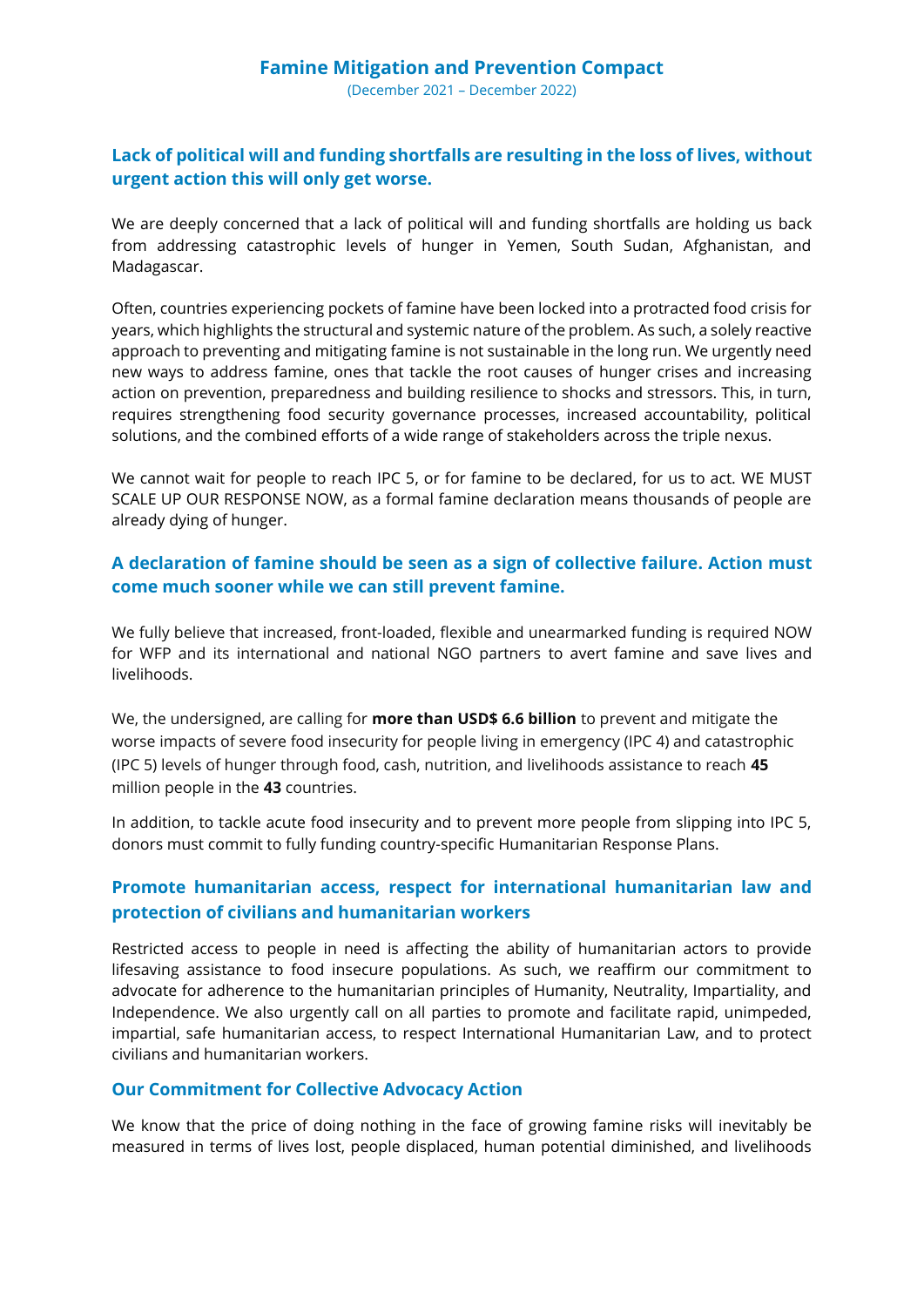(December 2021 – December 2022)

destroyed. Informed by this, we have agreed to a shared agenda for collective advocacy action that:

- 1. Brings urgent and immediate public and political attention to the **45million people in IPC 4 and IPC 5** who may face starvation if their immediate needs are not met on a priority basis.
- 2. Helps create an enabling environment to mobilise financial commitments that are flexible, unearmarked and front-loaded to facilitate action and avert a catastrophe. In particular, there is an urgent need for more funding to reach local and national organisations responding at the frontlines of the crisis.
- 3. Advocates for states and other parties to the conflict to adhere to human rights and International Humanitarian Law to ensure rapid, unimpeded, impartial, safe humanitarian access and protection of civilians and humanitarian workers.
- 4. Reinforces a system-wide shift towards greater investment in prevention, preparedness and anticipatory action and working across the Humanitarian-Development-Peace nexus.
- 5. Advocates that the emergency response to famine seeks to contribute to reduced humanitarian needs over the longer-term, through increased investments in social protection, resilience building, climate change adaptation, environmental sustainability, improved nutrition and livelihoods, inclusive and sustainable food systems, and social cohesion and peacebuilding (as appropriate). This will help lay the foundations for stronger national systems, including social protection systems, more effective and cost-efficient emergency responses, support for 'building back better' and addressing the root causes of fragility and conflict.
- 6. Highlights the differential impact of the crisis on women and girls and ensures a gender-lens throughout our collective advocacy and campaign work.
- 7. Engages with local and national organisations-including faith-based groups and local women's organisations to build a collective advocacy agenda that is informed by the expertise, experience, and knowledge of local and national actors.
- 8. Advocates for the translation of relevant existing global commitments- including the G7 Compact on Famine Prevention and Humanitarian Crises, the 2030 Agenda for Sustainable Development, SDG2 (Zero Hunger), the Food Systems Summit, Paris Agreement on Climate Change and follow up commitments, including the Glasgow Climate Pact, the Agenda for Humanity (including the Grand Bargain)- into concrete improvements in food security for the most food insecure people.
- 9. Advocates (in alignment with UN Security Council Resolution 2417 and other existing mechanisms and commitments) to end the use of starvation as a method of war, protect vital infrastructure and food systems and provide full and unhindered humanitarian access by governments and parties to conflicts to ensure that civilian populations can safely access lifesaving assistance. Acknowledging the importance of political engagement at all levels, accountability of all parties to prevent and respond to hunger crises and the role of humanitarian diplomacy in achieving the same. This includes advocating for ceasefires and addressing bureaucratic barriers that impede actors from being able to operate**.**
- 10. Ensures that civil society and community voices, including those of women and children, are elevated in all key moments and venues where decisions on mitigating and preventing famines, food insecurity and malnutrition are made.
- 11. Ensures collaboration with all stakeholders and at all levels, processes, and platforms that are needed to achieve our collective advocacy objectives.